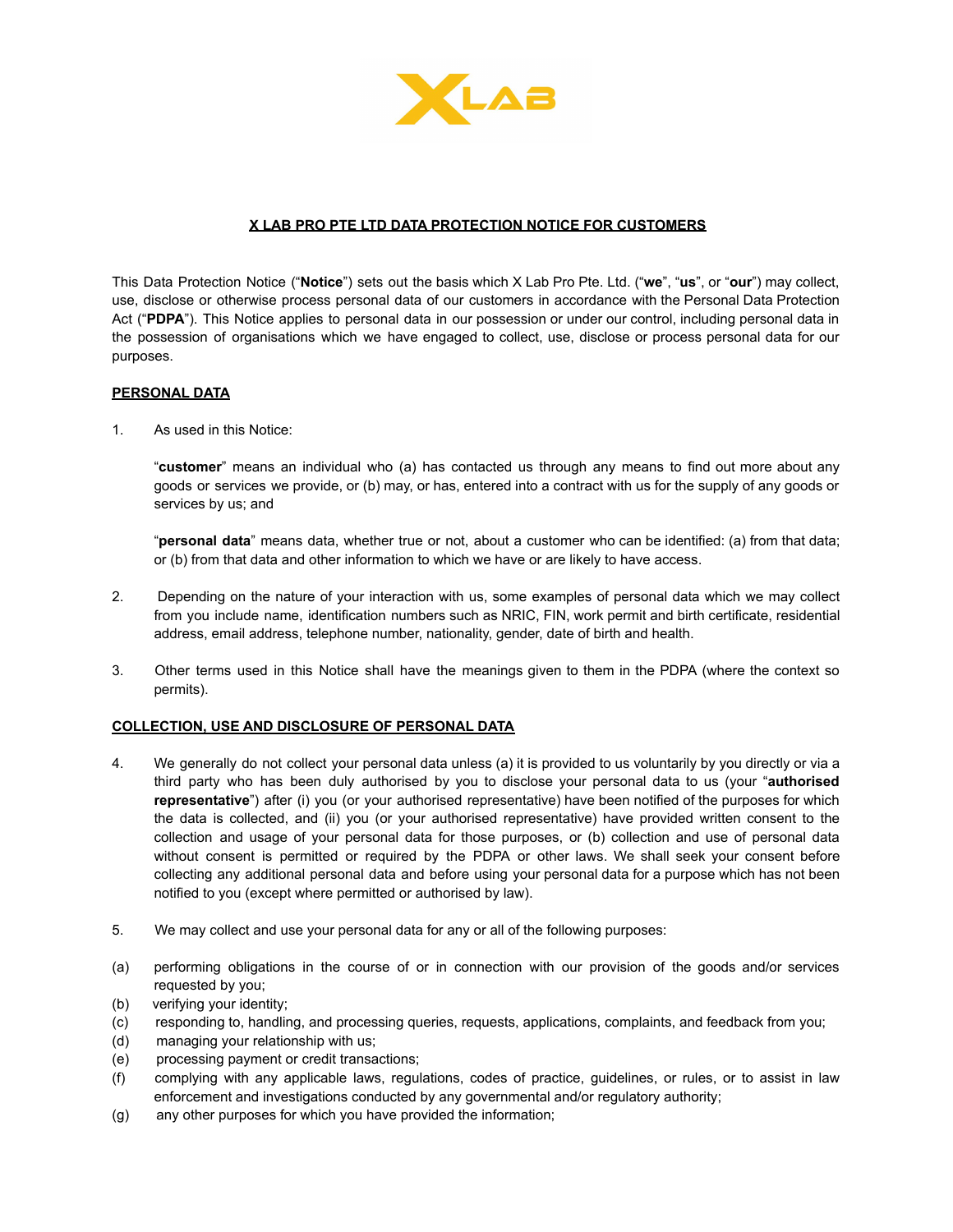- (h) transmitting to any unaffiliated third parties including our third party service providers and agents, and relevant governmental and/or regulatory authorities, whether in Singapore or abroad, for the aforementioned purposes; and
- (i) any other incidental business purposes related to or in connection with the above.
- 6. We may disclose your personal data:
- (a) where such disclosure is required for performing obligations in the course of or in connection with our provision of the goods and services requested by you; or
- (b) to third party service providers, agents and other organisations we have engaged to perform any of the functions with reference to the above mentioned purposes.
- 7. The purposes listed in the above clauses may continue to apply even in situations where your relationship with us (for example, pursuant to your employment contract should you be hired) has been terminated or altered in any way, for a reasonable period thereafter (including, where applicable, a period to enable us to enforce our rights under a contract with you).

## **WITHDRAWING YOUR CONSENT**

- 8. The consent that you provide for the collection, use and disclosure of your personal data will remain valid until such time it is being withdrawn by you in writing. You may withdraw consent and request us to stop collecting, using and/or disclosing your personal data for any or all of the purposes listed above by submitting your request in writing or via email to our Data Protection Officer at the contact details provided below.
- 9. Upon receipt of your written request to withdraw your consent, we may require reasonable time (depending on the complexity of the request and its impact on our relationship with you) for your request to be processed and for us to notify you of the consequences of us acceding to the same, including any legal consequences which may affect your rights and liabilities to us. In general, we shall seek to process your request within five (5) business days of receiving it.
- 10. Whilst we respect your decision to withdraw your consent, please note that depending on the nature and scope of your request, we may not be in a position to continue providing our goods or services to you and we shall, in such circumstances, notify you before completing the processing of your request. Should you decide to cancel your withdrawal of consent, please inform us in writing in the manner described in clause 8 above.
- 11. Please note that withdrawing consent does not affect our right to continue to collect, use and disclose personal data where such collection, use and disclose without consent is permitted or required under applicable laws.

### **ACCESS TO AND CORRECTION OF PERSONAL DATA**

- 12. If you wish to make (a) an access request for access to a copy of the personal data which we hold about you or information about the ways in which we use or disclose your personal data, or (b) a correction request to correct or update any of your personal data which we hold about you, you may submit your request in writing or via email to our Data Protection Officer at the contact details provided below.
- 13. Please note that a reasonable fee may be charged for an access request. If so, we will inform you of the fee before processing your request.
- 14. We will respond to your request as soon as reasonably possible. In general, our response will be within five (5) business days. Should we not be able to respond to your request within thirty (30) days after receiving your request, we will inform you in writing within thirty (30) days of the time by which we will be able to respond to your request. If we are unable to provide you with any personal data or to make a correction requested by you, we shall generally inform you of the reasons why we are unable to do so (except where we are not required to do so under the PDPA).